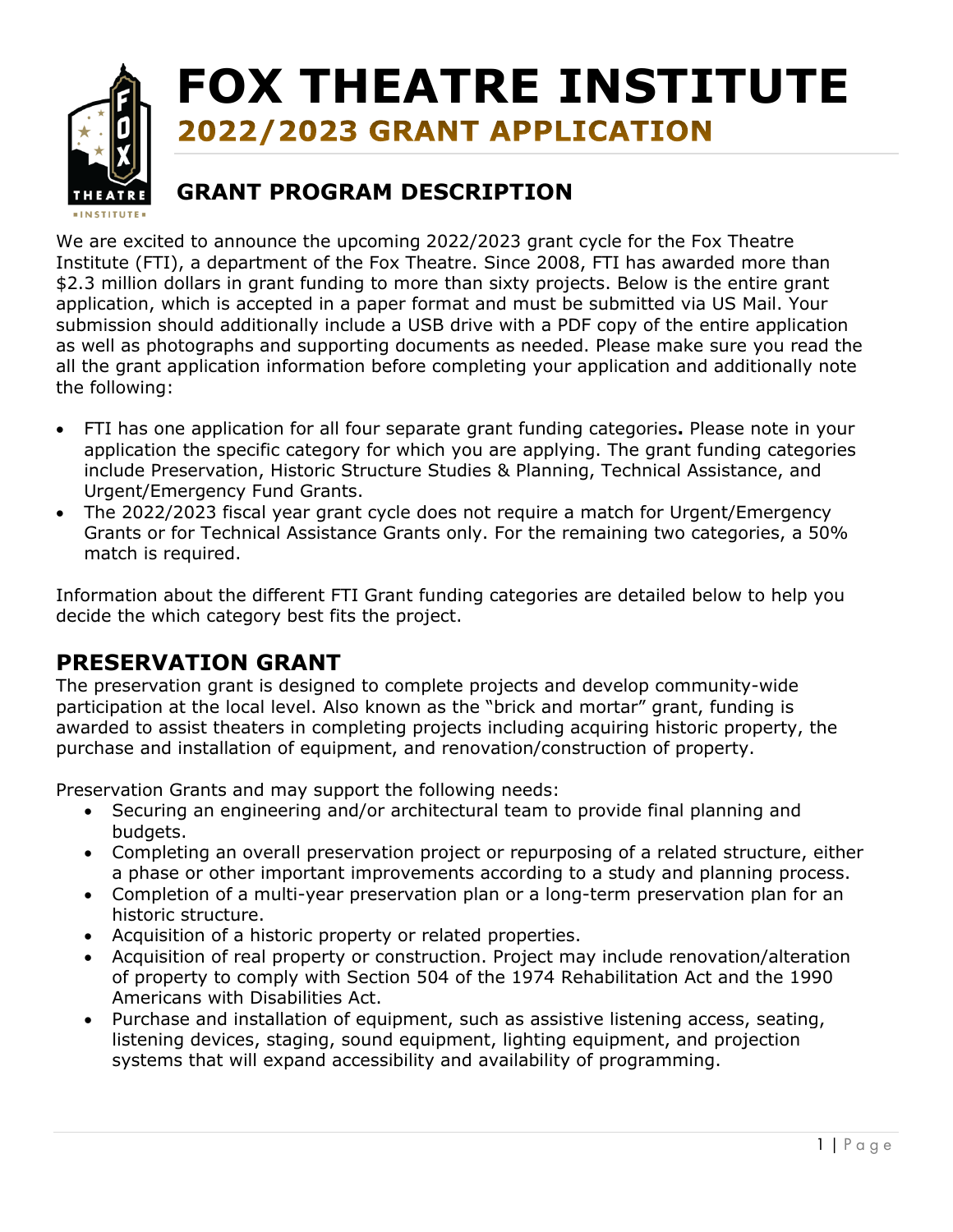# **HISTORIC STRUCTURE STUDY & PLANNING GRANTS**

Historic Structures Studies or Planning grants are awarded on an annual basis to support the completion of a Historic Structures Study or Planning documents which are the first steps in the care of historic structures. FTI staff may provide guidance on how to implement the study or planning process, and where and how to secure professional expertise.

The category could address these needs:

- Obtaining a professional contractor or team to review the overall conditions of the structure, followed by presenting priorities and steps for planning.
- Retaining expertise in specific areas for study such as the architecture, engineering, paint analysis, archives and other collections, interpretation, community use, and potential cultural and economic impact.
- Hiring a preservation architect to create an interior or exterior restoration plan.
- Hiring a consultant to develop a conservation plan for archives and collections.
- Planning for renovations or repurposing of related structures (not necessarily historic).

## **TECHNICAL ASSISTANCE GRANTS**

These grant funds enable direct access to experts in the field to meet a range of specific technical, organizational, or operational needs, including but not limited to:

- Planning operational and strategic.
- Professional development and training.
- Organizational development.
- Developing partnerships and community programs.
- Advocacy.
- Business planning and operations towards sustainability.
- Developing leadership and effectiveness of staff and board members.
- Guidance on technology.

### **URGENT/EMERGENCY FUND GRANTS**

Urgent or Emergency support is available to historic theaters and related structures in emergency situations, when immediate and unanticipated efforts becomes necessary to save the historic structure. Grant awards will not be provided in instances of obvious demolition by neglect of either private or public ownership. Examples of urgent or emergency needs include:

- Fire or water damage and other natural disasters.
- General disrepair posing a threat to the structure or architectural integrity.
- Imminent demolition.
- An option to purchase a structure (temporary or long-term), especially if a structural change or demolition are evident.

## **ELIGIBLE APPLICANTS**

To be eligible for grant funding, properties must be:

- **Owned by a public agency, 501(c)(3), or nonprofit organization**.
- **Operated by an organization with a minimum of a 25-year lease on a historic property for operation**.
- 50 years or older and/or:
	- o Listed on the National Register of Historic Places, or as a National Historic Landmark.
	- o Contributing member of a National Register Historic District.
	- o Listed as a contributing resource to a local historic district.
	- o Eligible for any of the above.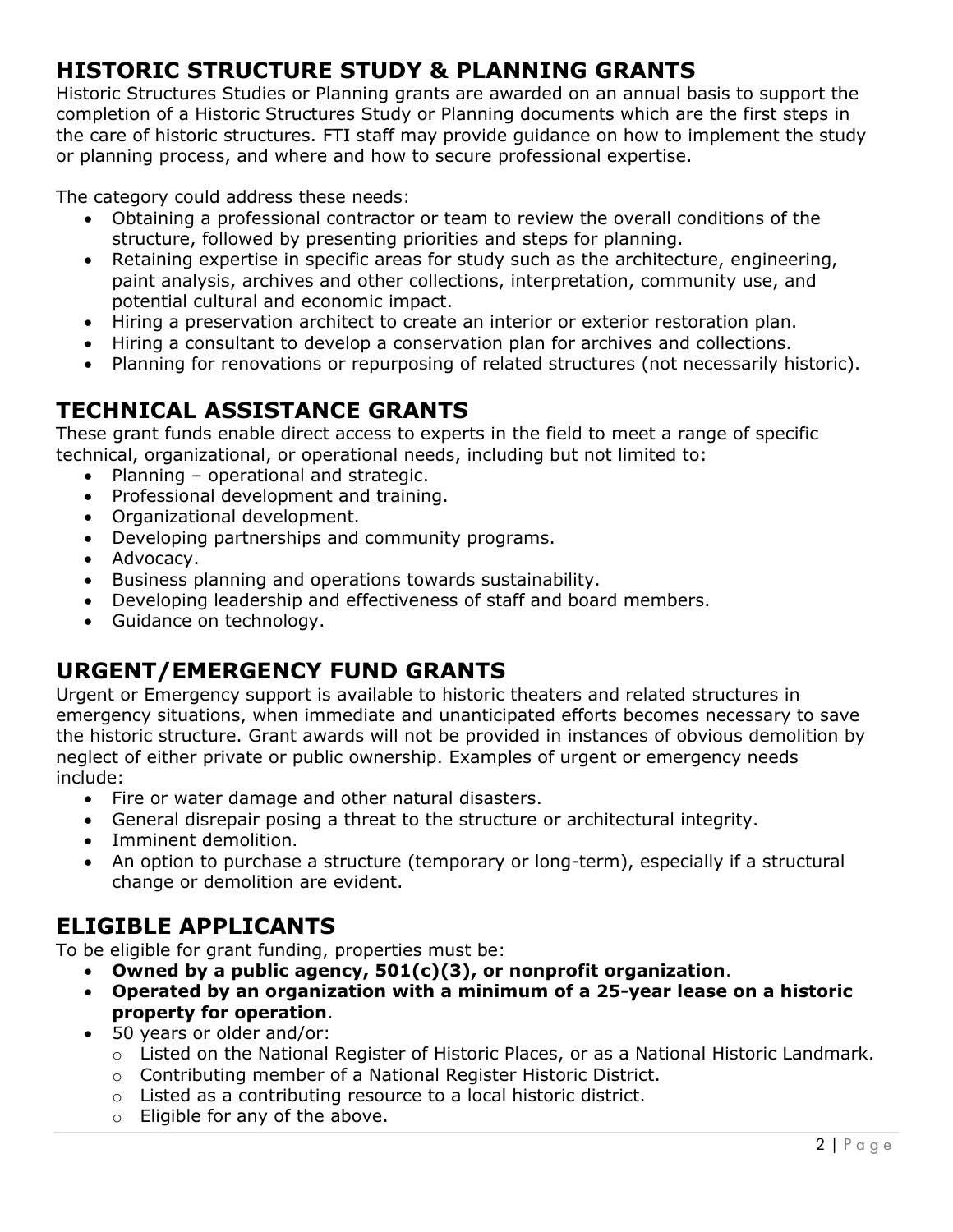## **GENERAL AND IMPORTANT FTI GRANT INFORMATION**

- Applicants may apply for grants up to \$100,000 per grant category ask
- Reapplication if your organization has exceeded \$500,000 in FTI funding is possible for a new project that demonstrates a separate importance or benefits beyond the achievements of the earlier project.
- For 2022/2023, grant applicants are not required to secure a matching funds for Urgent/Emergency Fund grants and Technical Assistance grants only. Please make sure you detail all matching funds in the budget portion of this application for the remaining two grant categories.
- Matching gifts may come from private or public sources, or from earned income (special events, fundraising activities, etc.)

## **APPLICATION TIMELINE**

- Completed applications for the 2022/2023 fiscal year are due **August 15, 2022**. **This is a postmark deadline and grant applications will not be accepted following. Incomplete applications will also not move forward with a review by our FTI Grant Committee.**
- Following submission, our FTI Grant Committee will review the grant applications in September 2022. FTI grant award notifications will be made by email in late October 2022. One half of the grant funding amount is typically issued by December  $1<sup>st</sup>$ , and the remaining half of the grant funding amount by June 30<sup>th</sup>. Both payments are released with certain signed and executed documents. For the final payment, the proof of completion includes a site visit from the FTI Director or another consulting representative. Some projects will not require an initial site visit, but all grant projects will receive a site visit and meeting before the end of the grant cycle in June 2023.

### **GRANT CONDITIONS**

- **To the greatest extent possible, any project plans for restoration or rehabilitation that result from the project must conform to the [Secretary of the](http://www.nps.gov/hps/tps/standguide/)  [Interior's Standards for the Treatment of Historic Properties](http://www.nps.gov/hps/tps/standguide/).**
- At least two (2) competitive bids/quotes must be obtained for any procurement of services that exceed \$10,000. This provision applies only to portions of the project supported by this grant's funding and not for separate funding sources.
- FTI may request additional organization information if needed to support the grant application and/or the contract agreement at the award stage.
- Grant recipients are required to sign a contract agreement consenting to the conditions of the FTI grant program.
- Apart from expansive, multi-phased projects, grant projects must be completed by June 30, 2023. The failure to complete the project in this timeframe may result in the cancellation of the grant.

## **GUIDING CRITERIA**

Applicants should be able to confidently support the below in the narrative of their application:

- The historic significance of the property to be assisted and evidence of community support.
- The need for funding and urgency of the project or the long-term objectives or impact of the project.
- Increased cultural and/or economic impact for the community.
- Involvement of partners that leverage additional public and private investment.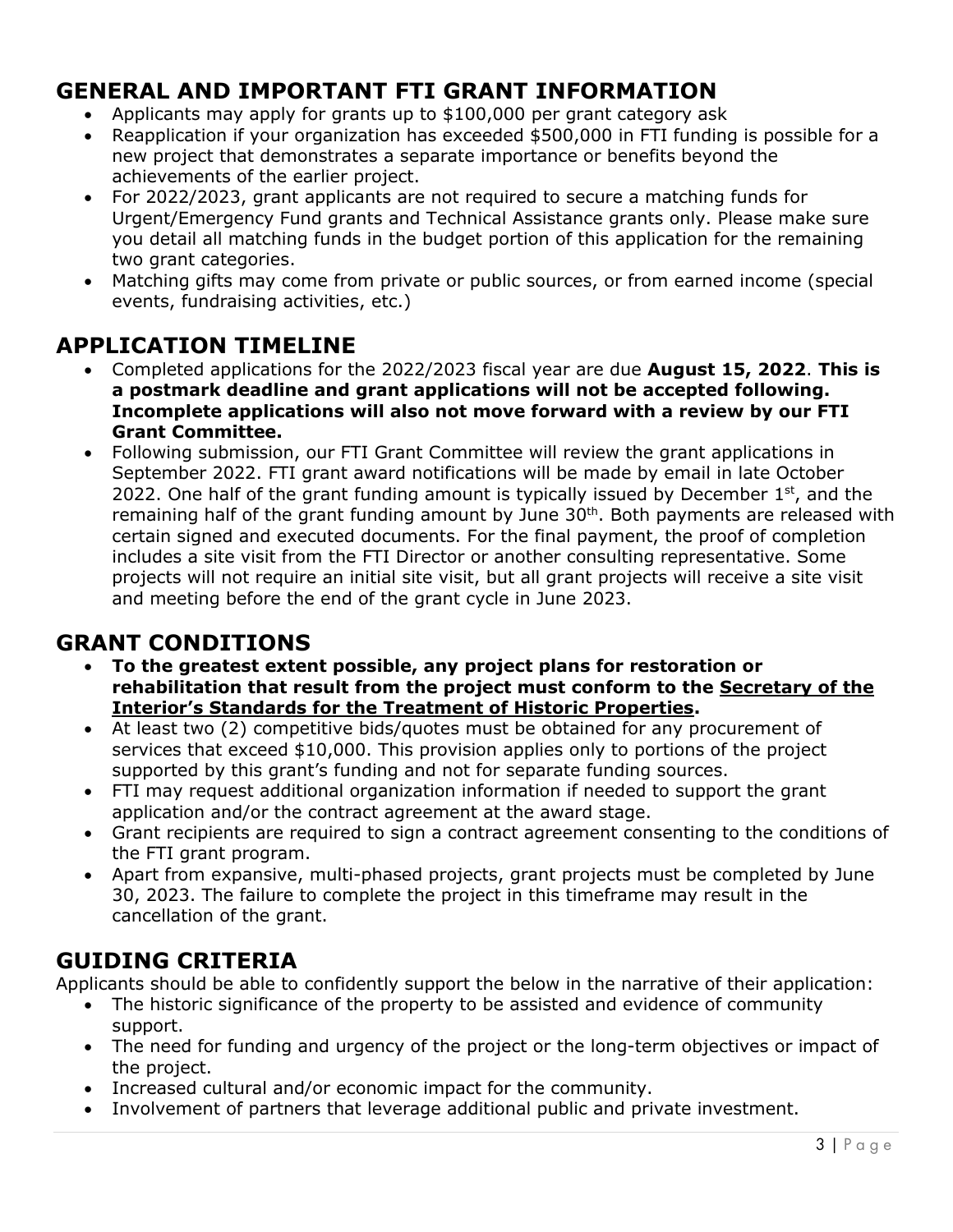- The adequacy of planning documents to meet the current needs, as well as any future care and maintenance of the historic resource.
- The appropriateness of planning documents to support the continuation for the activity for which the grant supports.

The following criteria are used to evaluate and rank applications for grant funds:

- Architectural and historical significance of the resource that includes historic theaters, historic school auditoriums, historic drive-in theaters, and historic amphitheaters.
- Physical condition of the property and ability to successfully support restoration and rehabilitation.
- Proposed use of the site and quality of interpretive program(s) shared in the community.
- Quality of the preliminary planning or contract documents, including credentials of the project team, feasibility of the budget, and proposed work schedule.
- Appropriateness of the project to meet the immediate needs of the resource.
- Ability of the applicant to complete administer the grant funds and develop programs to sustain and interpret the historic property.

### **HOW TO APPLY**

FTI suggests, but does not require, an initial phone call or meeting to review your project. FTI offers grant workshops annually to assist with the process of submitting more successful applications. These will take place on June 2, 9, and 16, 2022.

The following application items are required for your application submission:

- 1. Completed copy of the application form, narrative, and enclosures requested.
- 2. Signed certification form.

3. Ten to fifteen high resolution digital images (minimum 300 dpi) with appropriate captions must be included. Additionally, please include photographs with one overall view of the property and others that are imperative to showing areas of need. The photographs must be saved as individual files to a flash drive and submitted with the application package.

4. A list of the applicant organization's current staff and their board members with professional and civic affiliations.

5. Applicant's IRS determination letter of tax-exempt status or sponsor. If tax-exempt status has not been fully approved by the IRS, please provide evidence of filing.

6. Qualifications of all consultants, project managers and any internal personnel administering the project. Please include résumés and/or CVs, as well as bios and firm profiles.

7. One sample of promotional material for your organization.

8. A minimum of four letters of endorsement (e.g., from community leaders, government officials, and historic preservationists).

9. A concise, clear budget breakdown that outlines all proposed expenses for the project. 10.One or more historic property planning documents or historical research if available. This may include historic preservation plans, historic structures report, or other academic based documentation.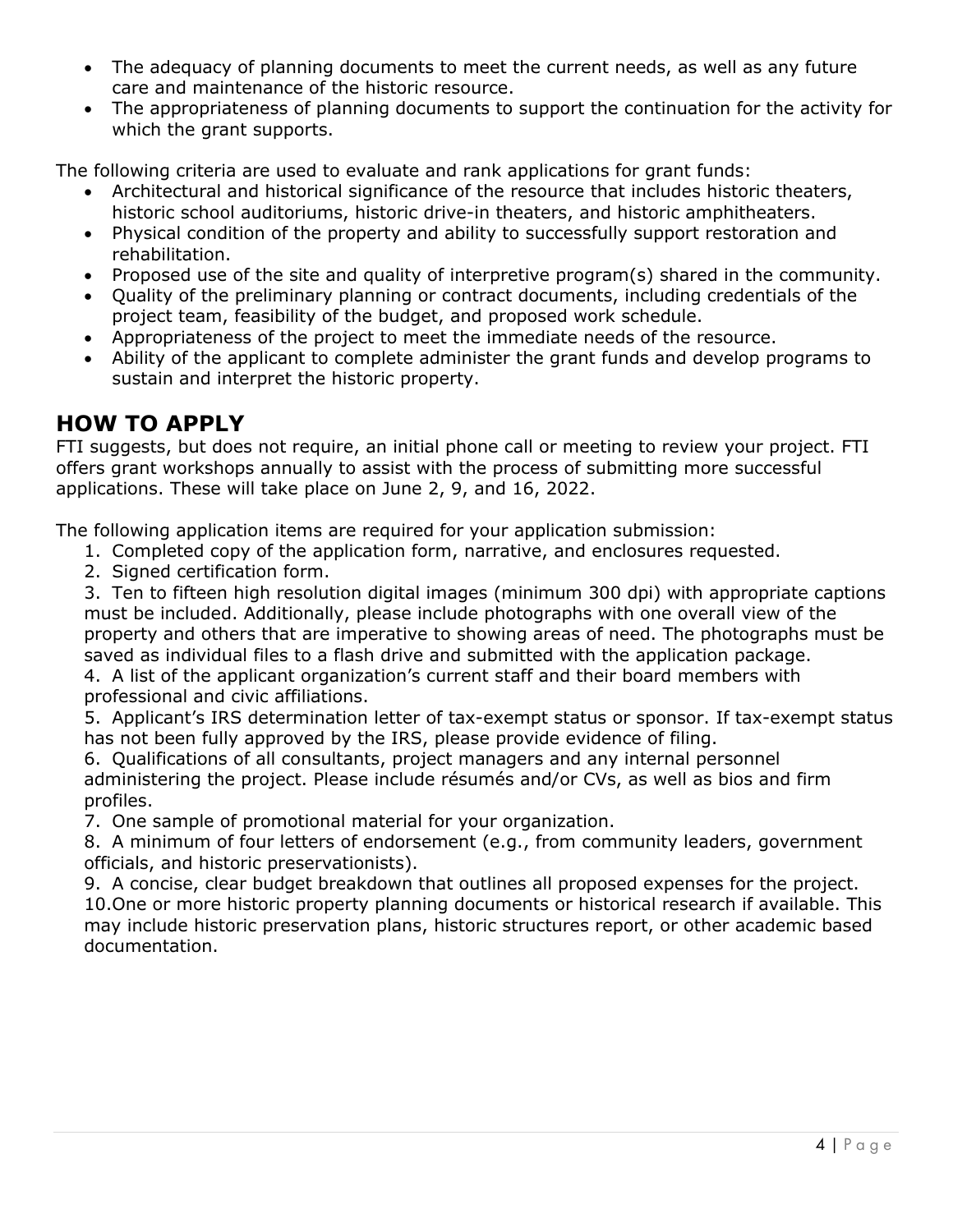|                | FOX THEATRE INSTITUTE |
|----------------|-----------------------|
|                |                       |
| <b>THEATRE</b> |                       |
|                |                       |

#### **CONTACT INFORMATION**

| Type of Organization $\Box$ Public $\Box$ Private $\Box$ Nonprofit |  |  |  |  |  |
|--------------------------------------------------------------------|--|--|--|--|--|
|                                                                    |  |  |  |  |  |
|                                                                    |  |  |  |  |  |
|                                                                    |  |  |  |  |  |
|                                                                    |  |  |  |  |  |
| Primary Contact (if different from Executive Director):            |  |  |  |  |  |
|                                                                    |  |  |  |  |  |
|                                                                    |  |  |  |  |  |
|                                                                    |  |  |  |  |  |

### **TYPE OF GRANT REQUESTED (CHECK ONE APPLICABLE CATEGORY)**

| <b>Historic Structure Study and Planning Grant</b> |
|----------------------------------------------------|
| <b>Preservation Grant</b>                          |
| Urgent/Emergency Fund                              |
| <b>Technical Assistance Grant</b>                  |
|                                                    |

#### **GRANT AMOUNT REQUESTED**

Please indicate the amount of grant money requested from the Fox Theatre Institute Grant Program. **Your organization may request a minimum of \$50,000 and a maximum of \$100,000. Your organization may request less than \$50,000 as funding needs are different, including grant matching organizations, and other funding sources are available, but typically FTI receives requests for a minimum of \$25,000.**

**Amount Requested:** 

**Summary of the Need/Project** (500-word maximum)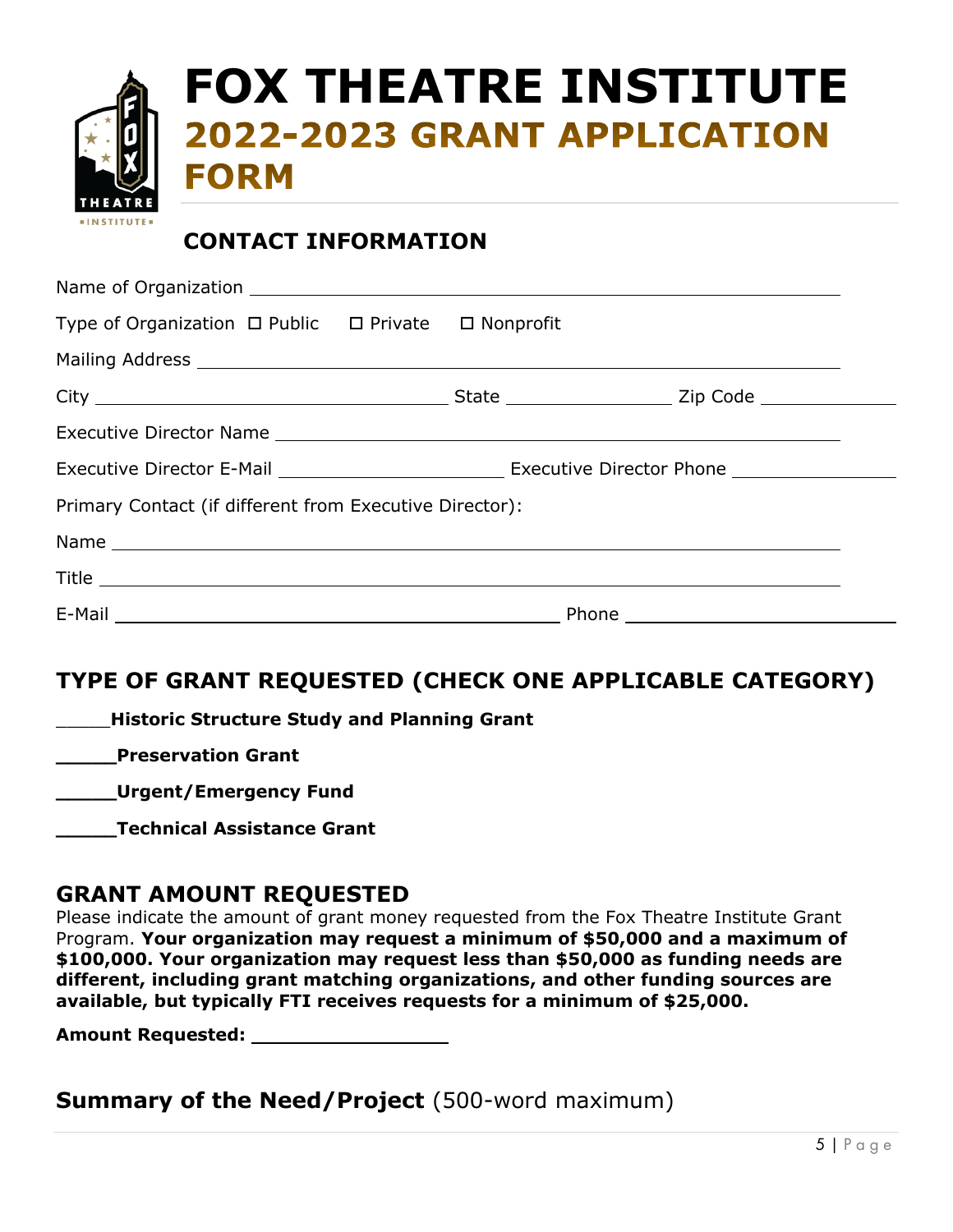Provide an abstract summary of the project including the planning that will be implemented. Please include the process and any previous planning that has led to a readiness to implement the project. We also require a general summary of the work to be completed, and the anticipated outcomes and impacts for the community.

# **Detailed Project Description** (10-page maximum includes areas below)

Provide a detailed description of the structure(s), the history and significance of the structure(s), and the community/communities impacted by the project. Present an overview of the organization responsible, the community in which the project is located, the plan to be implemented (include reference to any subsequent phases), and previous planning processes taken to prepare for this implementation stage. Please detail the hopeful outcomes and impacts for the organization and the community at large. You must also detail any matching gifts received and/or anticipated to provide the cash match for the project if needed.

## *Projected Timeline*

Provide a detailed timeline that includes or recaps your study and planning phases, project implementation and meaningful components (i.e., architectural selection, final working drawings, bid process for contractors, approvals, construction, etc.), and estimated completion. The timeline should be detailed by month beginning with the present status of the project through June 2023.

## *Community Impact*

Please answer the following questions to relay the means to achieve goals for the project if funded.

- How do you plan to promote the project to the larger community through external media? Including social media, press releases, media alerts, etc.?
- Will this project bring new audiences for your organization? Will it provide outreach to underrepresented portions of your population? Will it provide specific children or elderly adult programming? Will it support and attract more regional audiences?
- Do you have any current programming for students in grades K-12 at your theatre or arts center? If so, does this project encourage the growth of this programming?
- Have you reached out to local preservation groups (Historic Preservation Commission, Historic Preservation non-profits, or Historical Societies) for technical assistance or community support for this project? Will the project receive a permitting process from local preservation review?
- Has this project received funding through a downtown façade grant from the city or county?
- Is your organization involved with any of the following organizations to increase historic resource awareness or through a grant program? The Georgia Trust for Historic Preservation, Georgia Downtown Association, Georgia Historic Preservation Division, Georgia Main Street Program Georgia Council for the Arts?
- Is your organization a current member of Georgia Presenters through FTI?

## **PROJECT BUDGET**

Include estimated expenses and any other income or resources available or projected toward supporting preservation needs for this project using the categories provided below. Only include eligible expenses.

#### **ELIGIBLE EXPENSES**

• Fees for consulting services

- Project related building materials
- Project related labor costs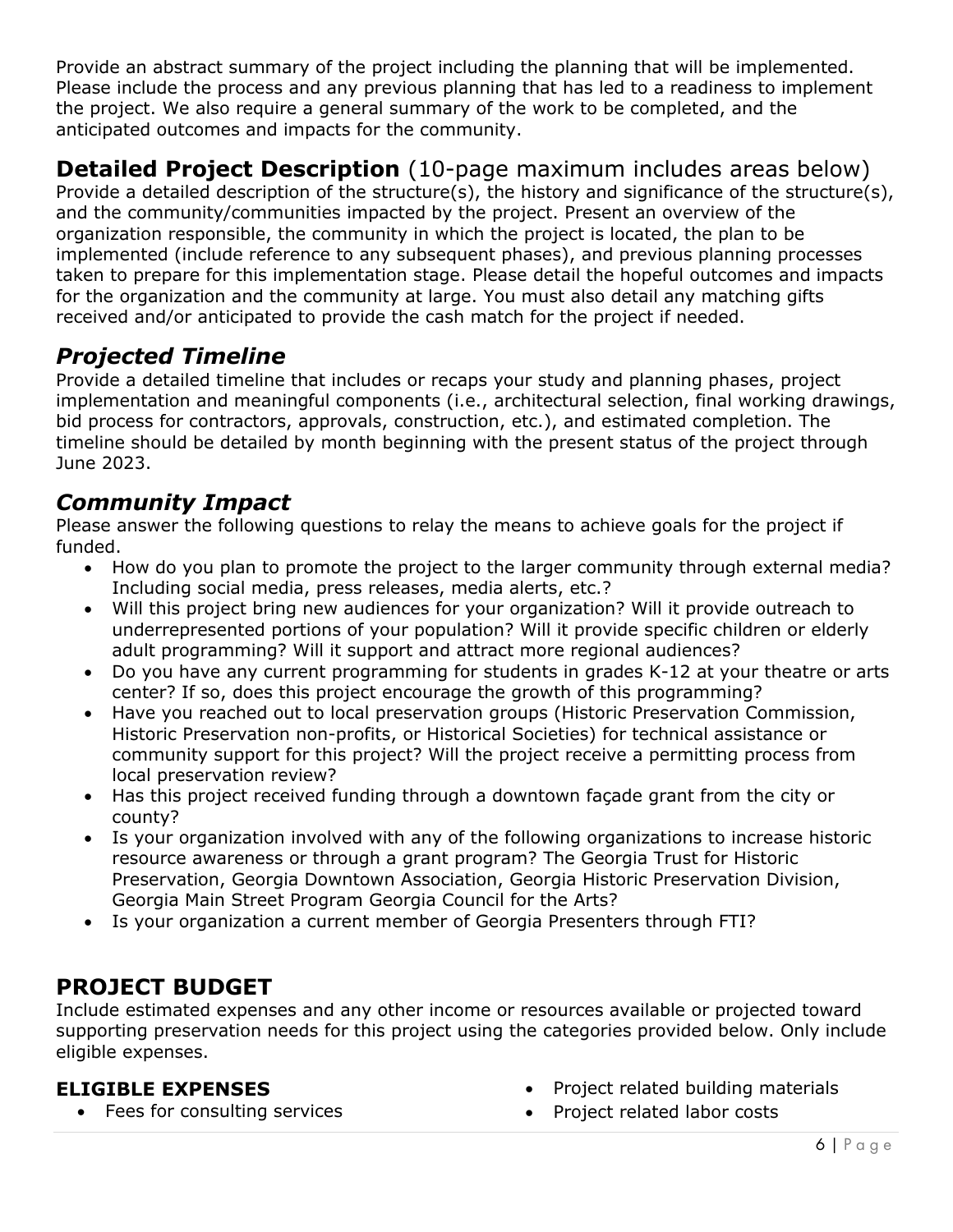#### **INELIGIBLE EXPENSES**

- Staff or faculty salaries
- Organizational overhead costs

## **CASH EXPENSES**

- Catering, food and beverage, entertainment
- Expenses incurred prior to award date

| 1. Professional Fees (architectural, contractor, preservation planning services, etc.)<br>2. Cost of Materials/Supplies<br>3. Cost of Labor<br>4. Other (please specify)<br>5. Total CASH EXPENSES (sum of lines $1 - 4$ )                                                                                                                                                              |  |
|-----------------------------------------------------------------------------------------------------------------------------------------------------------------------------------------------------------------------------------------------------------------------------------------------------------------------------------------------------------------------------------------|--|
| <b>CASH INCOME</b>                                                                                                                                                                                                                                                                                                                                                                      |  |
| 6. Earned Income<br>7. Corporate Support<br>8. Foundation Support<br>9. Other Private Support<br>10. Government Support (federal, state, city, county)<br>11. Application Cash (from endowment, interest, cash reserves)<br>12. Total CASH Income (sum of lines $6 - 11$ )<br>13. Fox Theatre Institute Preservation Grant funds requested<br>14. TOTAL INCOME (sum of lines 12 and 13) |  |

#### **BUDGET BREAKDOWN**

Please attach a detailed breakdown for ALL figures provided above for this project using the same categories as listed above.

- In the expenses section, please break down all expenses over \$2,500.
- In the income section, please list with an asterisk (\*) confirmed funding.
- In the income section, list separately any contribution over \$2,500 from corporate, foundation, government, or private sources.

## **CERTIFICATION**

Name of Organization

I certify that the statements herein are true, complete, and accurate to the best of my knowledge, and accept the obligation to comply with the Fox Theatre Institute Grant Program if a grant is awarded because of this proposal.

Executive Director Name

Executive Director Signature Date (M/D/YY)